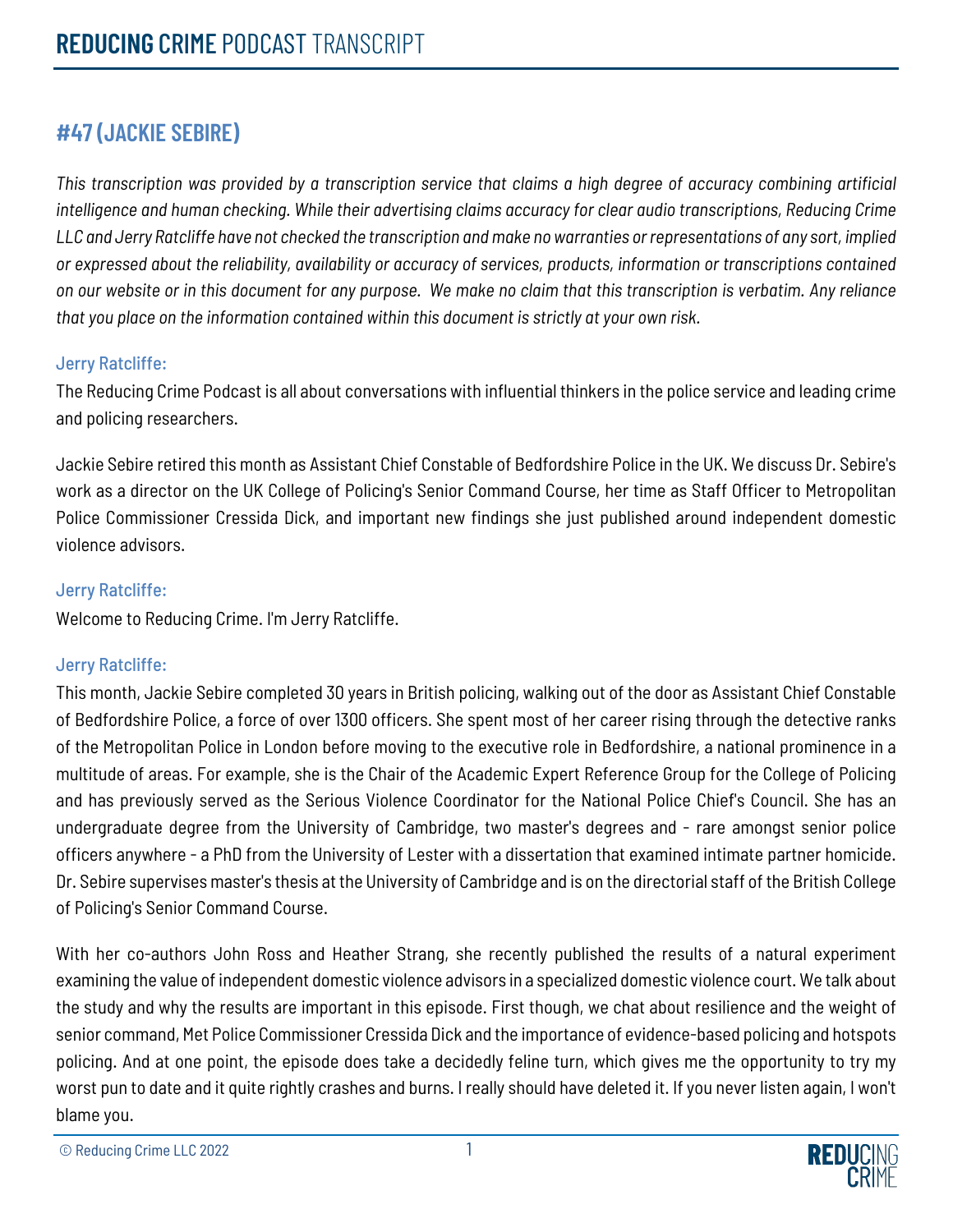## **REDUCING** CRIME PODCAST TRANSCRIPT

#### Jackie Sebire:

Do I get intro music or is that going to be a secret?

#### Jerry Ratcliffe:

You get the same intro music everybody else gets and they complain about. I'm coming up to four years on the podcast and I think I might change it. It's the one thing everybody seems to bitch about is the intro music to this podcast.

#### Jackie Sebire:

It's marvelous.

## Jerry Ratcliffe:

Congratulations on coming up on 30 years in policing.

#### Jackie Sebire:

Thanks very much. Everyone says it's gone really quickly, but you know what? It's taken some time, but it's a good time to start reflecting on all sorts of things.

#### Jerry Ratcliffe:

I bet there were times in the job when it really dragged though, didn't it?

#### Jackie Sebire:

It's like anyone in the job or almost like any job. There are some really hard times when you're wondering, what am earth am I doing? Lots of my other friends were doing amazing things and traveling around the world and you're sitting being spat at, or sworn at, or dealing with the worst depravities people can do to one another. You think maybe this wasn't the best career choice.

#### Jerry Ratcliffe:

There you heard it first, folks. Why to join policing from Jackie Sebire.

## Jackie Sebire:

you know what, actually? It's been amazing and you look back and you think I've put some bad people away. I've helped some people and you know what? Doesn't get much better than that, does it?

## Jerry Ratcliffe:

What have been some of the highlights so far?

#### Jackie Sebire:

I suppose I've been really, really lucky in my career because I have been a homicide senior investigating officer, which is all I ever wanted to do because I wanted to be Prime Suspect's Jane Tennison.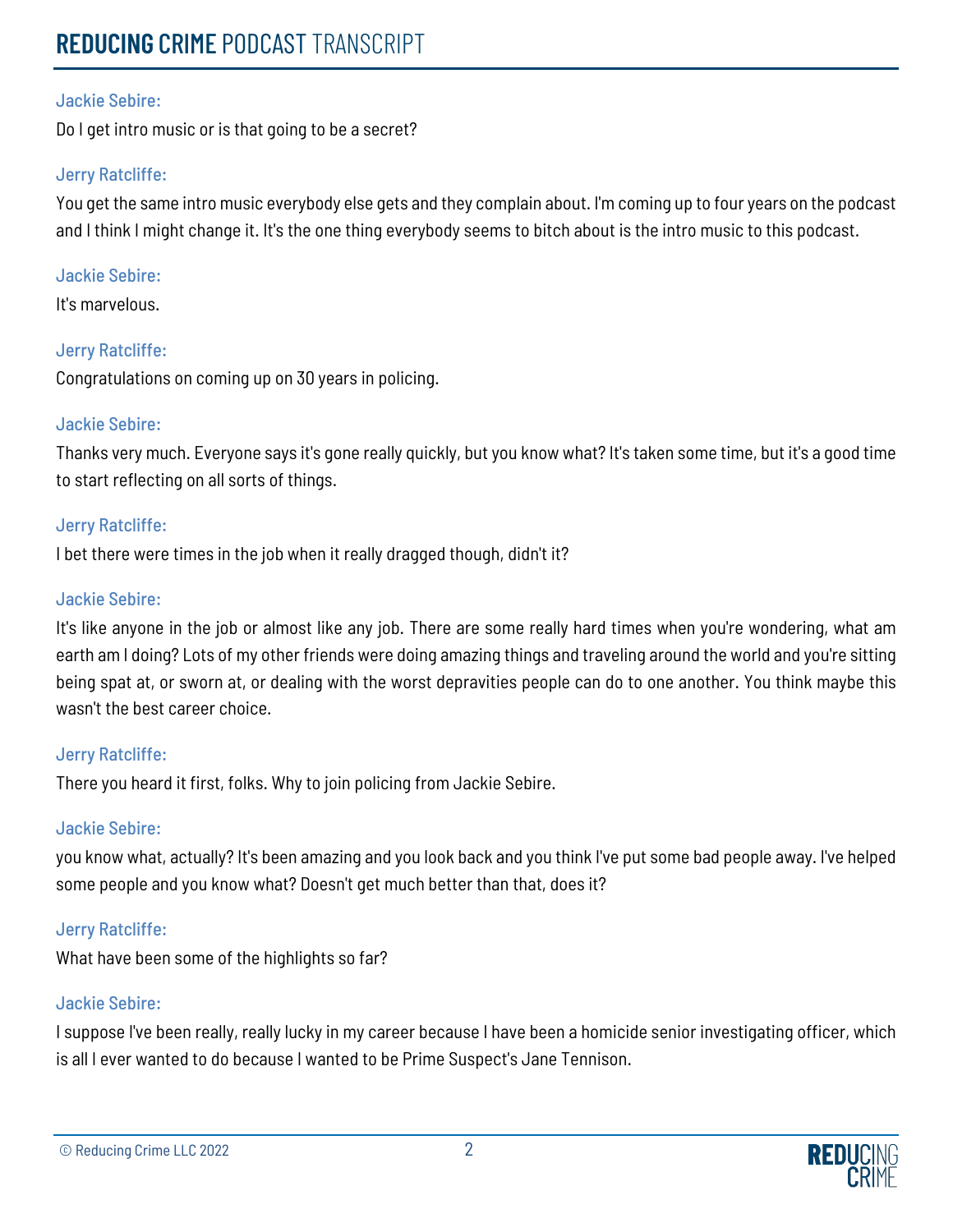Even some of us on the boy's side of things kind of wanted to be her too.

#### Jackie Sebire:

And I was for a long time, and so that was probably my career highlight. Now having 30 years, there's probably two. After the London riots in 2011, I was on night duty and the next day they said, "Jackie, you're in charge of every crime scene in London," which was quite extraordinary. I was standing in the middle of Enfield high street. Every single window in that high street had been broken, but Waterstone's, the bookshop, was pristine.

#### Jerry Ratcliffe:

That's a bitter indictment of British education that nobody wants to nick any books, isn't it?

#### Jackie Sebire:

You said that Jerry, not me. Then probably the other bizarre thing is Amy Winehouse's cat.

#### Jerry Ratcliffe:

I mean, I know the story, but you have to explain. You think about all the things that can get you jammed up in policing, but I suspect with the way that British people just love their animals, this is probably one of those times you probably came closest to losing your career. Right?

#### Jackie Sebire:

Well, I was the senior investigator on-call for West London and it was a Saturday and my sergeant comes in the room saying, "Oh, Amy Winehouse is dead." I thought, oh. I thought that was just the news. "No, ma'am. Amy Winehouse is dead. We've got to go and investigate." It's an incredibly beautiful house in Camden. Got our forensic suits on and she sadly had a little kitten. Myself and my colleague, Mark, were trying to not contaminate the scene with this kitten that decided it didn't want to go in the bathroom. It certainly didn't want to go in the box. Mark and I running around the house trying to capture her cat before some fan tried to steal it or we lost it, which was probably a little bit more worrying. But again, one of the most surreal policing experiences I've had.

#### Jerry Ratcliffe:

You wanted to make it go in the cat box and it went meow, meow, meow. I'm sorry. I was just ripping off Amy Winehouse's most popular song.

#### Jackie Sebire:

I was trying to ignore that because it really didn't sound like that, Jerry. I'd stick to your day job if I were you.

#### Jerry Ratcliffe:

I'm going to have to rerecord this and make it sound better.

#### Jackie Sebire:

Maybe put a backing track on it, Jerry.

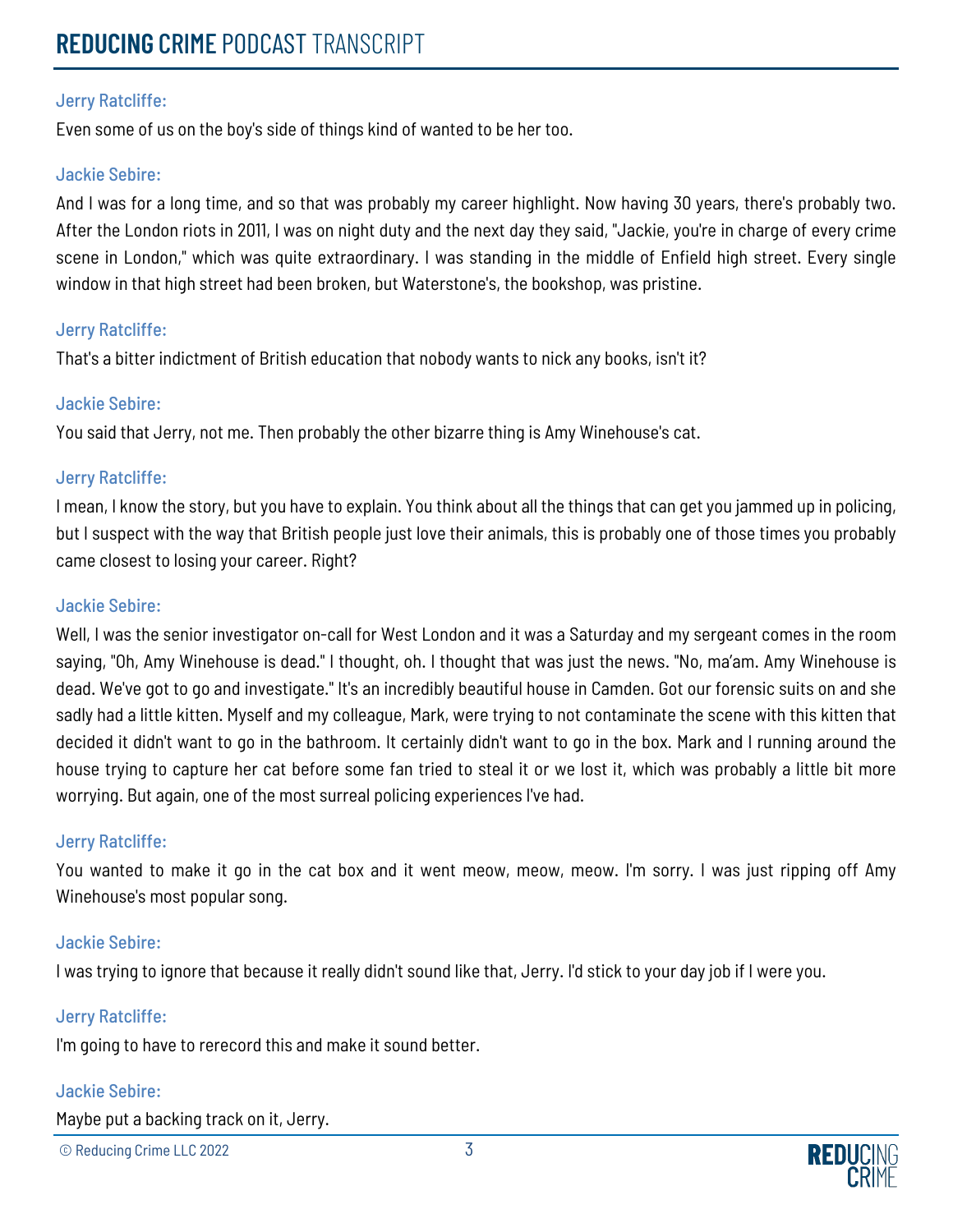It's already too late. Everybody's switching this podcast off already. [laughter]

What made me think about the cat wrangling scene - and it was going to be the cat wrangling scene from now - on is that you are not only in a high-profile position as the assistant chief constable for Bedfordshire Police. You are also the director of the strategic command course at the College of Policing. Are you running a cat wrangling course? Is there an hour dedicated to that's the role of an SIO?

#### Jackie Sebire:

I've been really fortunate to be one of the syndicate directors, so they're four of us under the directorship of Neil Basu, who is an incredible police officer. We haven't put cat wrangling on the course, but what we have actually been really keen on teaching the new crop of senior officers that are coming through is all about resilience and preparing for the unexpected. It's interesting. I did my strategic command course maybe five, six years ago now. It was very operational, crisis management, commander control, all of that sort of stuff. Actually, we are now quite rightly teaching the senior officers about wellbeing, welfare, vulnerability, as well as all the other stuff that you need. Evidence-based policing is really, really important, so I think that it's a really nice mixture of that balance between wellbeing, resilience and all the practical stuff you need because they need it. Policing is so tough now.

#### Jerry Ratcliffe:

Is that an indictment of how policing has changed in the last few years, or is that something that we should always have been doing, but we're only just recognizing the need for more of that resilience work in police leadership?

#### Jackie Sebire:

It's something we should have always been doing. Sometimes I felt like I've been a bit of a lone voice in terms of sort of evidence-base, resilience, welfare. I mean, I've got 30 years and so I can say that now, but when I look back, I worked on a child protection team dealing with the most terrible abusive things.

#### Jerry Ratcliffe:

Oh, the worst.

#### Jackie Sebire:

The worst of the worst, and actually having to deal with the children as well as the suspects and you didn't even get screened or have any welfare support, so thank goodness now we have all of those things for public protection and that rolling out to a much wider degree as we understand the impact on policing. It is much better, but there is something around leaders actually just not paying lip service to it now. There's that balance between we know what needs to be done and lots of us talk about welfare, but it's actually then how do you make sure that actually resonates with your team?



<sup>©</sup> Reducing Crime LLC 2022 4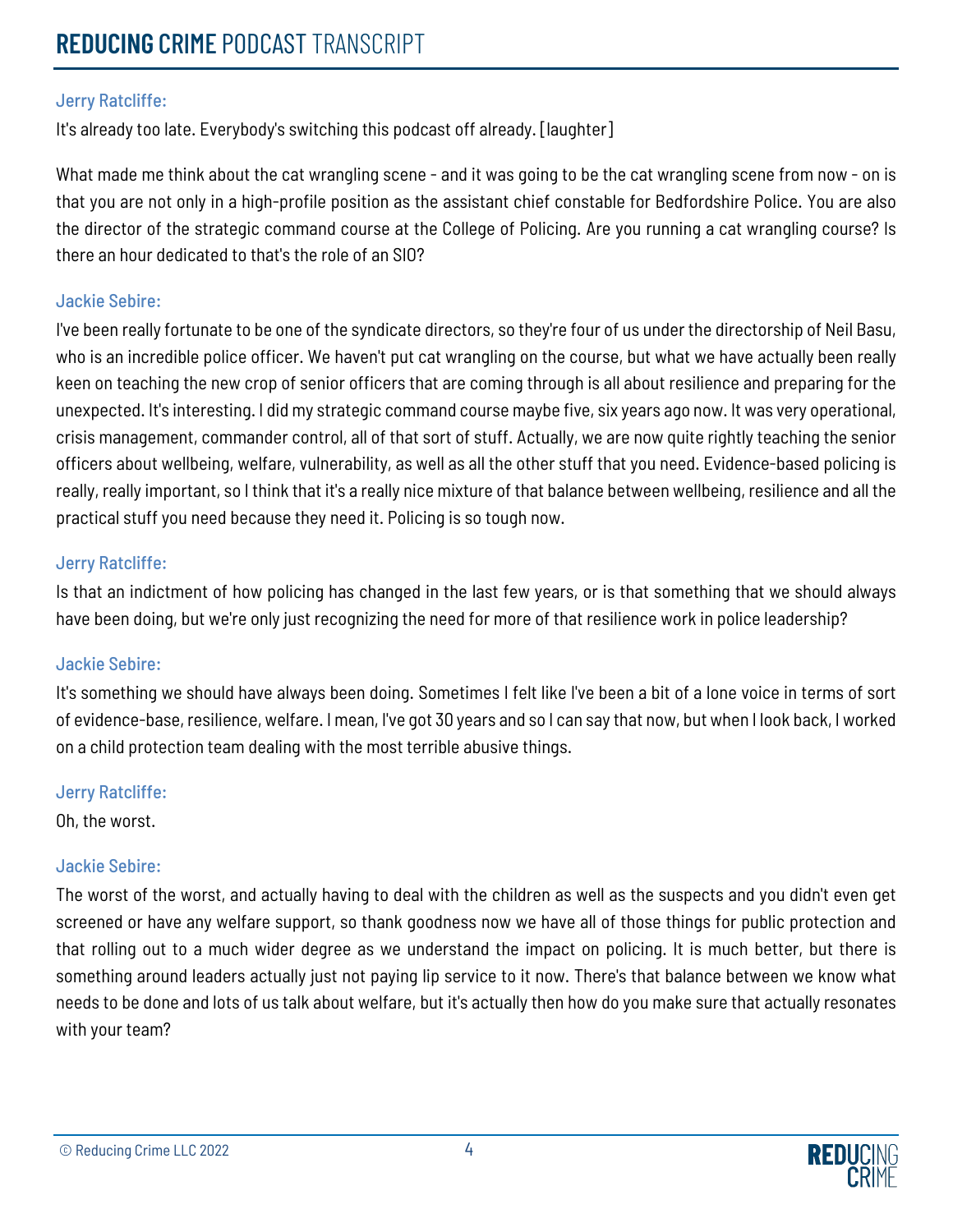I mean, I joined the job in the mid 1980s and yes, I'm that old. I don't know what it was like from a leadership perspective then, but it just felt like it was a simpler job. Now on the strategic command course, you've just got so many areas that you have to really cover. How difficult is it to be a senior officer in policing in the middle of the 21st Century?

#### Jackie Sebire:

It's really tough and it needs the right leadership now. I think that's, what's going to get policing through because it's not just in the UK, isn't it? It's all over the world. Policing is at this really critical crisis point around its legitimacy.

#### Jerry Ratcliffe:

It really is.

## Jackie Sebire:

If we don't get the right leaders in place, it's only going to get worse. I mean, I look back. Like you said, I didn't join that much later than you, Jerry, and didn't work much further down the road from where you worked, but my boss was on the golf course. I didn't have a female leader or supervisor till about 15 years in. There were some good ones, but less so I would say, but now there's some brilliant leaders out there, but they have to get it. You have to understand community impact. You have to understand officer welfare and you have to be able to do the job. That goes without saying, but you've also got to navigate politics and I think politics is so different now from it was when you and I first started, the impact of politics. We've seen that with the commissioner and what's happened very recently.

## Jerry Ratcliffe:

You really have some insights into that because when she was an assistant commissioner, you were the staff officer to Cressida Dick who has just recently stepped down as commissioner of the Metropolitan Police. That must have given you incredible insights, having the chance to work with Cressida Dick, not just into the job, but also into her as a leader.

## Jackie Sebire:

I was so privileged. In 2014, I was her staff officer. Basically, that's a role that you're Jack of all trades. You do everything to support your principal, basically.

## Jerry Ratcliffe:

You're the Jackie of all trades.

## Jackie Sebire:

Well, I was the Jackie of all trades and she had the portfolio in the Metropolitan Police at the time for specialist crime and operations, so things like the Madeleine McCann case, terrorist instance going on, lots of really tricky, complex stuff. I mean, I'd known her all my career. I'd looked up to her all my career, but to work that closely with her. She is an incredible person. What I would say about her, she just had this utter stillness. She wasn't one of these loud charismatic police leaders that I'm sure you've encountered in your career and life.

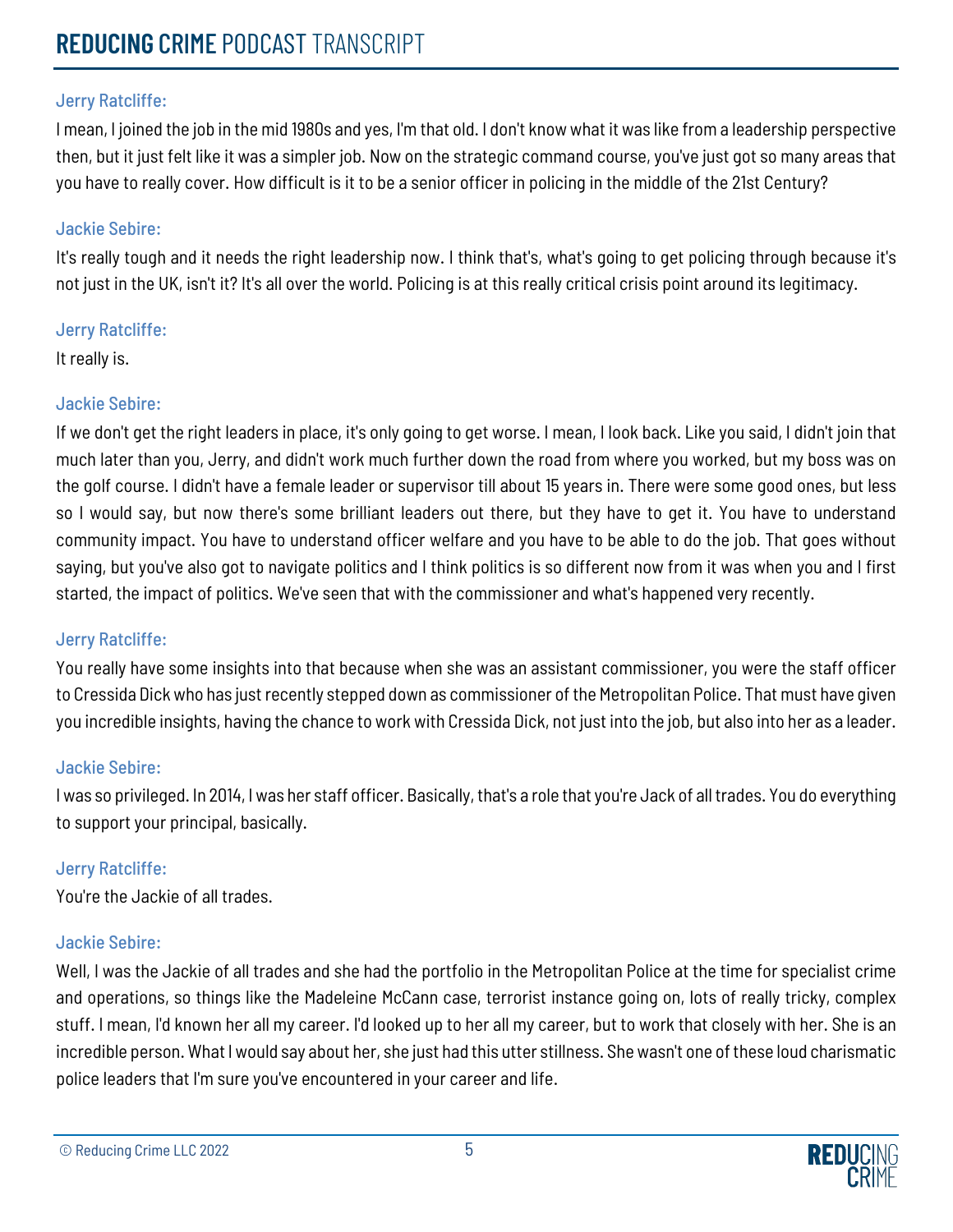Far too many of them.

#### Jackie Sebire:

They announce themselves when they come in the room and everyone flocks to them. Cressida has just got this quiet solemnity about her. She's utterly in control and she's utterly credible. Some of that is innate. I don't think you can teach that, but there is nothing that can flap her. She's completely capable, but she's really compassionate as well. When she left a couple of weeks ago, there was tears and clapping outside as she walked outside the yard, but it was the politics at the end of the day. It's such a tricky tricky.... It's got nothing to do with her capability as a leader at all.

#### Jerry Ratcliffe:

The job used to pride itself on being apolitical and now possibly one of the best commissioners that I've known in my lifetime has been forced to step down as a result of what appears to be politics.

#### Jackie Sebire:

The chief officers have this phrase of operational independence, that they have to be operationally independent from the home office, from the police and crime commissioners who are elected oversight body, but it cannot be apolitical anymore because you are drawn into this maelstrom of left wing, right wing politics, local community politics. You have to, as a leader, know how to negotiate and also to be fair, know when you don't want to get involved anymore and when you do want to step down.

#### Jerry Ratcliffe:

I wonder why the balance is between what you were just saying just now is that she just has that innate ability, it possibly can't be taught, but how much of those skills can be taught because otherwise there's really no point having a strategic command course if we can't teach a whole group of those skills?

#### Jackie Sebire:

It's all about experience. I think one of my concerns is that lots of people have the ability to lead, but they don't necessarily have the experience to draw back on to understand when is the right time, what are the right tactics to use? When you need to be quiet, and when you need to push and what battles you need to fight, and you only get that through a lot of experience.

## Jerry Ratcliffe:

You spoke about evidence-based policing a little bit earlier, and you're one of the rare senior police officers that I've known who has a PhD. You got your PhD in psychology from the University of Leicester in 2014, if I believe.

#### Jackie Sebire:

Mm-hmm (affirmative).

```
© Reducing Crime LLC 2022 6
```
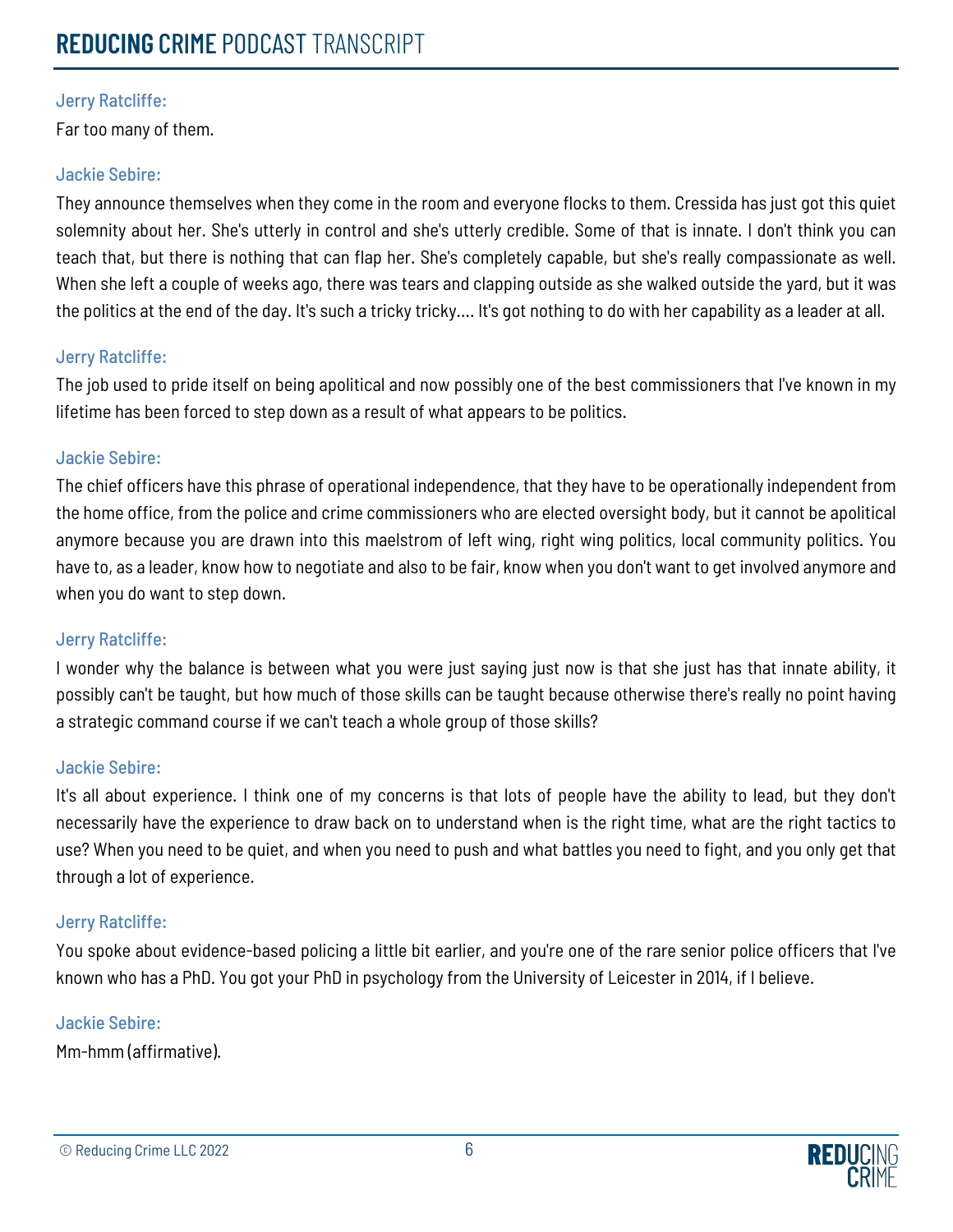How much did that help, or did it hinder suddenly being open to the world of the value of evidence and driving things forward? Because you've just been speaking about experience, but you also have a knowledge, skill set, which is quite rare.

#### Jackie Sebire:

When I joined the job, I was an undergraduate at Cambridge, so I had a Cambridge degree and I was too ashamed to mention it because being clever was nothing that you wanted the relief at the time to know about.

#### Jerry Ratcliffe:

I remember somebody saying to me, "In policing, clever is a term used as an insult."

#### Jackie Sebire:

It absolutely was and people would find out and they'd say, "Well, what are you doing here then? What in earth are you doing in this job?" I kept it very quiet, but I missed that study. I missed evidence-based studying. That's why I wanted to be a detective. I did my masters and PhD whilst I was in the job and that was on the crest of evidence-based policing and Larry Sherman, who I met in a lift in the yard and that was one of the luckiest days of my life.

#### Jerry Ratcliffe:

For the American listeners, that's an elevator.

#### Jackie Sebire:

Yes. Sorry. Everything always happens in a lift of the yard. You always meet the best people in the lift at the yard because I knew who they were. I took advantage of that lift going down to mention I had a PhD and it would be great because I knew what they were trying to do with evidence-based policing, and they were generous and kind enough to bring me into the Cambridge program and supervise and teach on that master's program, which has produced this community that are absolutely desperate to embed evidence-based policing in the UK and across the world, that network that you are so part of, Jerry.

#### Jerry Ratcliffe:

You've been teaching on the senior command course, so you're going to be running into people who are not versed in evidence-based policing, but I assume and hope that you are conveying some of that to them because I think it's really important. What is the key sell for evidence-based policing to senior officers?

#### Jackie Sebire:

It works. Those two words, it works. Let's take hotspot policing, which I know you know really well.

## Jerry Ratcliffe:

I have a couple of inklings at what it might be, but go on. Go ahead and tell us.

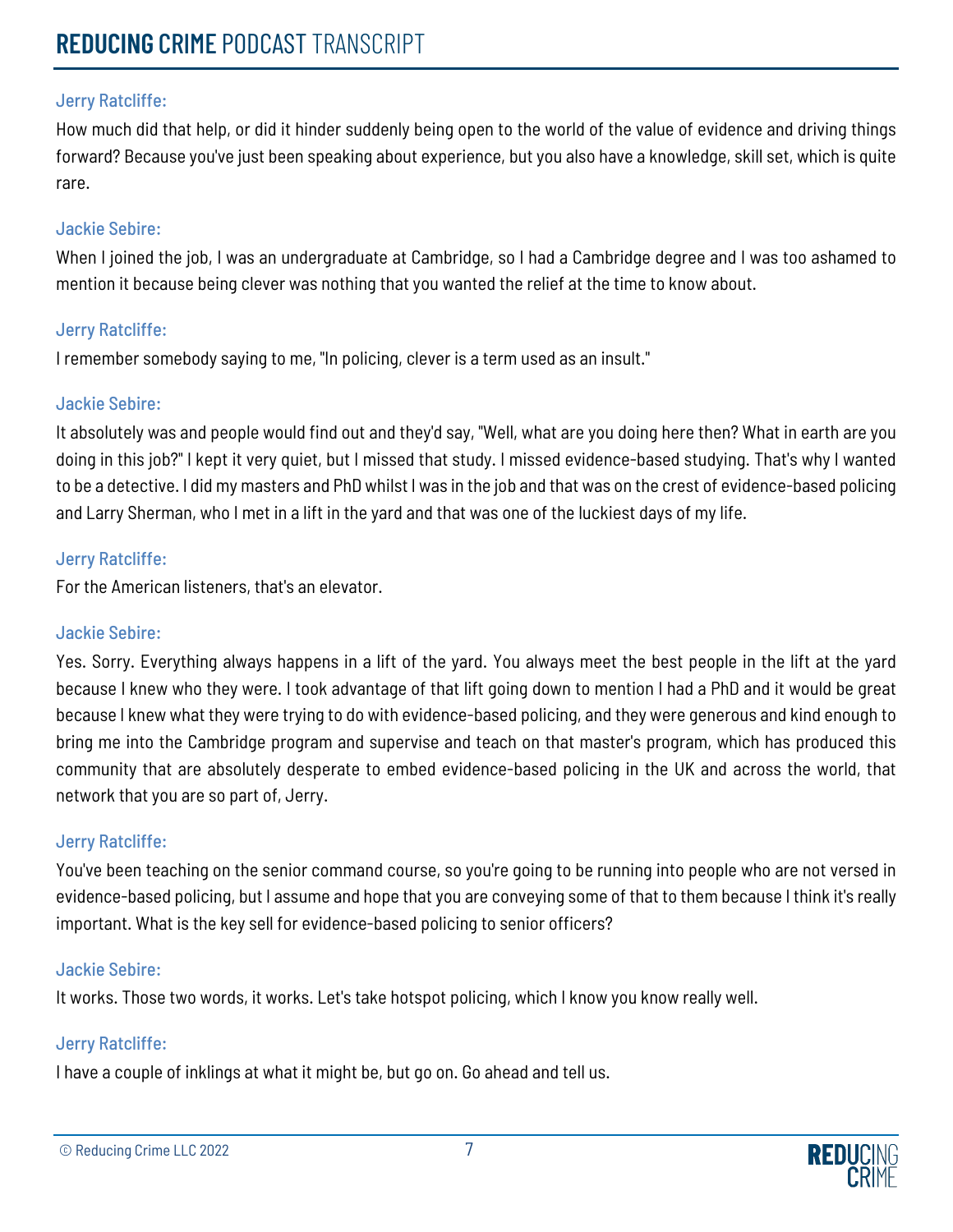You might have had something to do with it, Jerry. I've seen OSCAR ONE many times, but the whole point of convincing people about evidence-based policing is it works. This will allow you to do your job properly in an evidence-based to reduce crime and keep the public safe because that's what we're there to do, and employing evidence based tactics will allow you to do that. That's the only sell you need. Say with hotspots, you feel like you're hitting your head against a brick wall because what more evidence, for goodness sake, do people need that hotspots works if you do it properly?

#### Jerry Ratcliffe:

Hotspots policing has been evaluated dozens of times, numerous bodies, the National Academy of Sciences, the What Works Center for Crime Reduction and the College of Policing all around the world have all said that hotspots policing is one of the most effective ways to reduce crime that's out there. I think there's something fundamentally wrong with our education for senior officers if that research is still a surprise in 2022.

#### Jackie Sebire:

Well, Jerry, it's not just the senior officers, it's our home office, so those government bodies that fund policing as well. I was the national lead for serious violence and working with the home office now, we've ran 18 RCTs, so randomized control trials, again, showing that it works. There is now this huge body of evidence. In Bedfordshire, we've been running an RCT now for nearly a year showing it works. I really hope that the generation that comes behind me will actually use this evidence now rather than think, oh, we need another RCT or we need to test it again. We don't. It works. Let's just do it.

#### Jerry Ratcliffe:

You come from a PhD background, but also 30 years of experience. It feels like people are still drawing too much on experience, or they're gut feeling and not tapping into the research base. From your perspective, the knowledge that you have, it must be a little frustrating.

#### Jackie Sebire:

I might have sworn a couple of times every now and again, or shut the door.

#### Jerry Ratcliffe:

Just once or twice.

#### Jackie Sebire:

Just once or twice. But for me, what my mission has been is sharing that evidence, trying to identify people, junior officers in my force or people that I know and I've tried to encourage and mentor them. On the strategic command course, again, we've shared the podcast with them. A lot of people weren't aware of this, if they're not from that background.

#### Jerry Ratcliffe:

The Reducing Crime podcast?

```
© Reducing Crime LLC 2022 8
```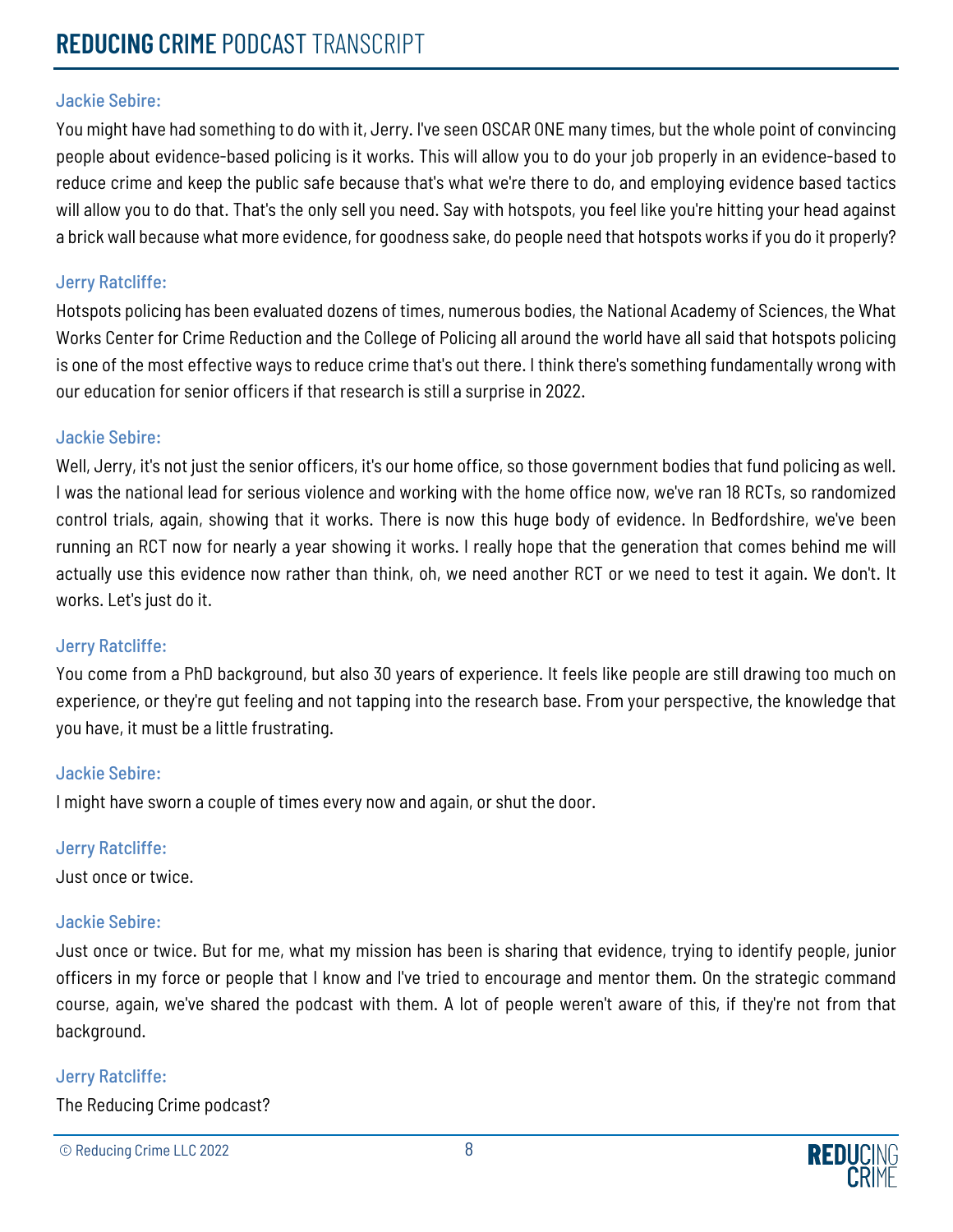The Reducing Crime podcast was recommended reading on the strategic crime course.

#### Jerry Ratcliffe:

Oh, those poor buggers. Oh, I feel so sorry for them.

#### Jackie Sebire:

Not to blow smoke, Jerry, but it's important people are exposed to this and then they can make their own opinions if they don't know or even know what evidence-based policing is. I think people are scared of it if they haven't come from an academic background. They think they're not going to understand these tables and RCTs.

#### Jerry Ratcliffe:

Or they worry that they need a bachelor's degree in statistics to understand it all.

#### Jackie Sebire:

It's making that language accessible, I think has been my mission and just encouraging as many people as I can. Does this interest you? Let's do some research on it. It might not work. Actually, sometimes it's really good if it doesn't work because then we've tried and we know let's not try that again.

#### Jerry Ratcliffe:

You've been doing a lot of work in terms of developing people in leadership side, the strategic command course in other areas. Is this one of the areas where we're failing? Is evidence-based policing one of the areas we really need to focus on in leadership development?

#### Jackie Sebire:

Yes, it is, but to answer your first question, that was I think have we failed? My fear about evidence based-policing, it's becoming a bit of a cabal and a quite a small network that if we are not careful, it becomes quite exclusionary. You see the same faces, don't you, time and time again in this evidence-based policing world. Like I say, if we are not careful, we won't encourage others in and we become a little bit too elitist.

#### Jerry Ratcliffe:

It also takes time to create and generate people who buy into it and get it can become sort of evangelical about it to some degree. I think that's the challenge, isn't it? Because you can't pick up evidence-based policing on a one day course.

#### Jackie Sebire:

No, I agree and it needs to be seeded throughout. From the minute you join through all your various ranks leadership, various different roles, it needs to be part of the bread and butter of policing.

#### Jerry Ratcliffe:

You would actually include it straight in from the police academy from the moment trainees-

© Reducing Crime LLC 2022 9

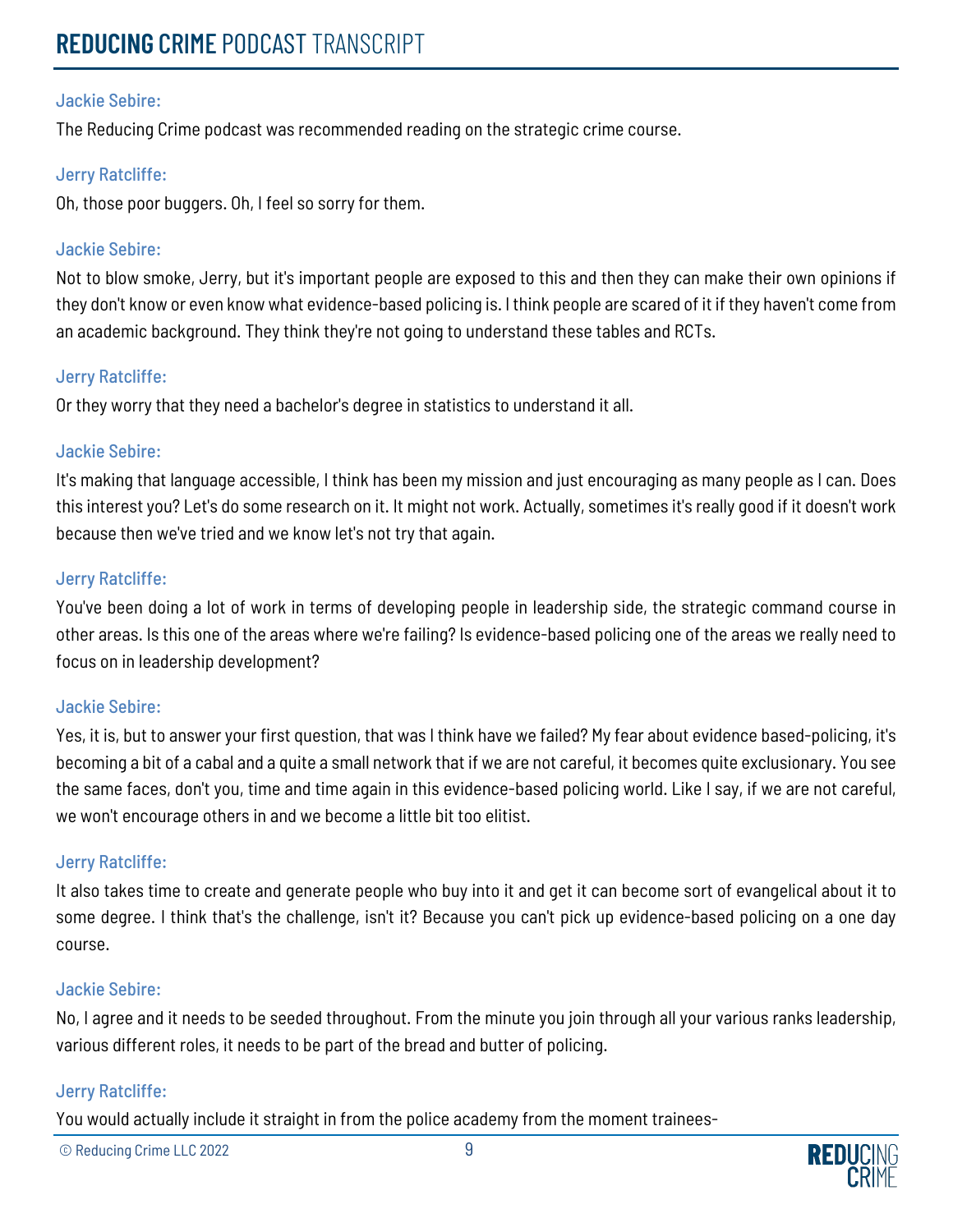Day one.

#### Jerry Ratcliffe:

Day one.

#### Jackie Sebire:

Day one. Hopefully, we've got the new PEQFs, or the new police educational qualification framework as it's nattily called.

#### Jerry Ratcliffe:

Yeah. That really rolls off the tongue, doesn't it?

#### Jackie Sebire:

It's fantastic. All new officers joining have to get a degree and evidence-based policing is part of that. From day one, I'm hoping that generation will come through because I've been a crusader for it for all my career. It's always been about how can we prove things? How do we research? How do we investigate? I'm hopeful for the future because it's now becoming part of policing's vocabulary, which is absolutely fantastic and a great legacy to leave.

#### Jerry Ratcliffe:

Would you make it part of promotions as well?

## Jackie Sebire:

Absolutely. What have you done to evidence? How have you progressed your area of expertise?

#### Jerry Ratcliffe:

Oh, wow. You're thinking even going beyond just how much do you know about different areas and the evidence and actually make it a requirement that people actually stepped up and done some kind of a project, engaged in some kind of research to push the knowledge about policing forward.

#### Jackie Sebire:

Completely. If I have my way, that's what we would do. I mean, I don't expect people to be producing peer reviewed papers to become a sergeant, but what I would like them to think about is I was doing some problem solving in this particular neighborhood, or I was trying to deal with this prolific offender and these were the things I was thinking about. These were the tactics and the tools and why I employed them and how I evaluated them. That's evidence-based policing, isn't it?

#### Jerry Ratcliffe:

Yeah. Ithink this is really interesting because there has to be a change in police education. I look at some of the courses that are available from things like the International Association of Chiefs of police, and it's still very much focused on tactics and SWAT teams and this kind of stuff. It's not just a critique of them, but many of the organizations have not

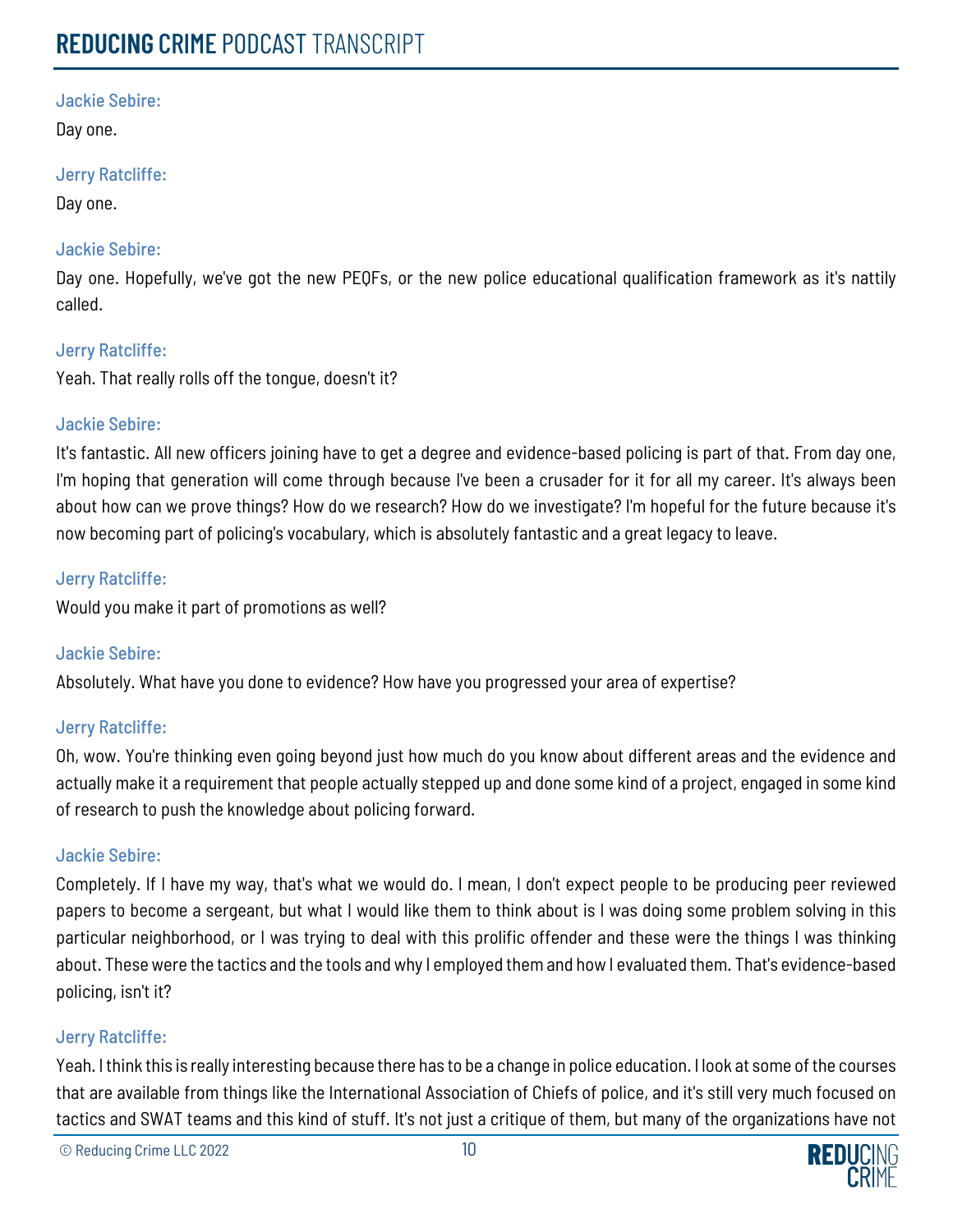## **REDUCING** CRIME PODCAST TRANSCRIPT

done a great job of starting to educate future leaders about the more cerebral side of policing. If they're not going to get on board with this, they're in for a, I think, painful shock at some point in the near future because increasingly with more open access to data and more of that translational criminology, converting the complicated statistics into something that's easily consumable, reporters, journalists, politicians, critics, they're all picking up on this kind of stuff. If we are not on board in terms of police leadership with understanding the evidence around policing, other people are going to start using is a stick to beat us with or beat police with.

## Jackie Sebire:

You're absolutely right. I think the one group you missed out there, Jerry, is the community. They want to know, well, why are you doing this? To have any legitimacy and to be able to discharge our duties properly, we have to be able to evidence what we're doing, and why we're doing it and why we think it will work if you want any hope of getting the community on board with what you're doing.

## Jerry Ratcliffe:

You spoke about hotspots policing. How would you describe the state of hotspots policing research from your perspective as a police leader?

## Jackie Sebire:

I think from my perspective, exciting, which is very strange to think when you're talking about randomized controls trials, but because we've been working with the home office and they have funded us, 18 forces have been running randomized control trials. What we did in Bedfordshire, I wanted to know did firearms officers police differently in hotspot areas to community officers?

## Jerry Ratcliffe:

What I love about this is that we've known for many years that sending police to the crime hotspots is an effective tactic, but we've not been great about who should go and what they should do when they get there. What I think is nice about this new hotspots policing research is that through the home office, you and other forces are starting to reveal some of these messages about who goes and what they should do when they get there. Should it be more communityoriented? Should it be more proactive policing? Who's going and what are we asking them to do? Which is the next iteration of hotspots policing research, isn't it?

## Jackie Sebire:

That's huge respect to sort of my colleagues at the home office because I think I badgered them basically and said, "Look, can we do this? Can we really do this?" But again, it's this change in politics, isn't it? They really listened and together, we came up with a great program and they've taken that forward in leaps and bounds now. Each force is doing a slightly different RCT. Like I say, the one that we've done recently is looking at the different types of officer police hotspots because obviously the local gangs see the big firearms cars and they know that's the firearms so actually, let's not do what we were going to do today. Because I think the best bit of research is the ones that actually shake the tree a little bit. That's what all good research should do.

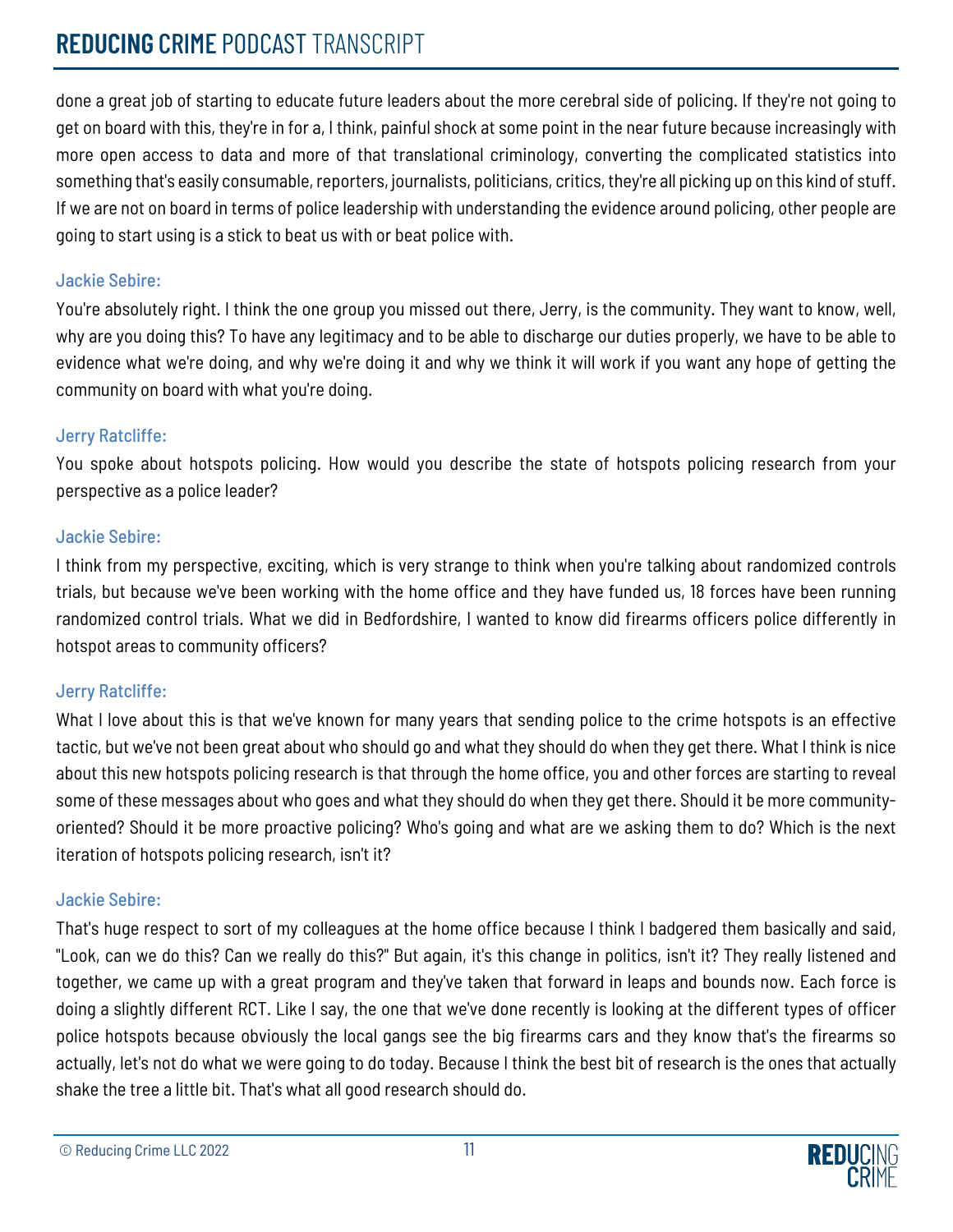Also, one of the other reasons that I wanted to talk to you was I'm a little fascinated, and I say a little, I actually mean a lot fascinated by some work that you've recently published with colleagues, John Ross and of course from Cambridge, the wonderful Heather Strang, which looked at the work of independent domestic violence advisors. This is just fascinating. It's something that I think I'm going to be using as an example of why we need to do evidence-based policing because who would not want to have additional support for domestic violence victims in court? It sounds like a given, a fantastic thing that we should absolutely do, shouldn't it? I mean, that must have been your impression when you first started discussing it.

#### Jackie Sebire:

We have specialist domestic abuse courts where the lawyers and the magistrates have got enhanced training to understand the issues associated with domestic abuse. Part of that court process means every victim that goes to a specialist court gets the opportunity to have a specialist support officer, completely independent of the police investigation and what they do. They will help them with their safety planning, if they need to go to a refuge, benefits, welfare, all of that extra stuff.

#### Jerry Ratcliffe:

These are not people just pulled in off the street. These advisors have received training and they have knowledge of the system and all that good stuff.

#### Jackie Sebire:

Oh, absolutely. They're independently managed through either the courts or charities and they are in the main trained psychologists, social workers, so they've got a strong background and they are an incredible resource.

#### Jerry Ratcliffe:

They're not Mickey Mouse. I mean, if you just came to me and said, "We could either just run domestic violence victims through the court system and good luck, or we can give them this whole support network," who could not want that, right?

#### Jackie Sebire:

Who would not want to fund that and pay for that and think that was a good idea?

#### Jerry Ratcliffe:

Exactly. You had a chance to study. How did you design the study?

#### Jackie Sebire:

This was all part of John Ross's master's thesis. What was really helpful was the particular court that we used only sat Mondays and Tuesdays. We have a specialist domestic violence court, which we used for this study and on the Mondays and Tuesdays when the domestic abuse cases were heard, the victims were offered the opportunity to have the support of one of these incredible IDVAs.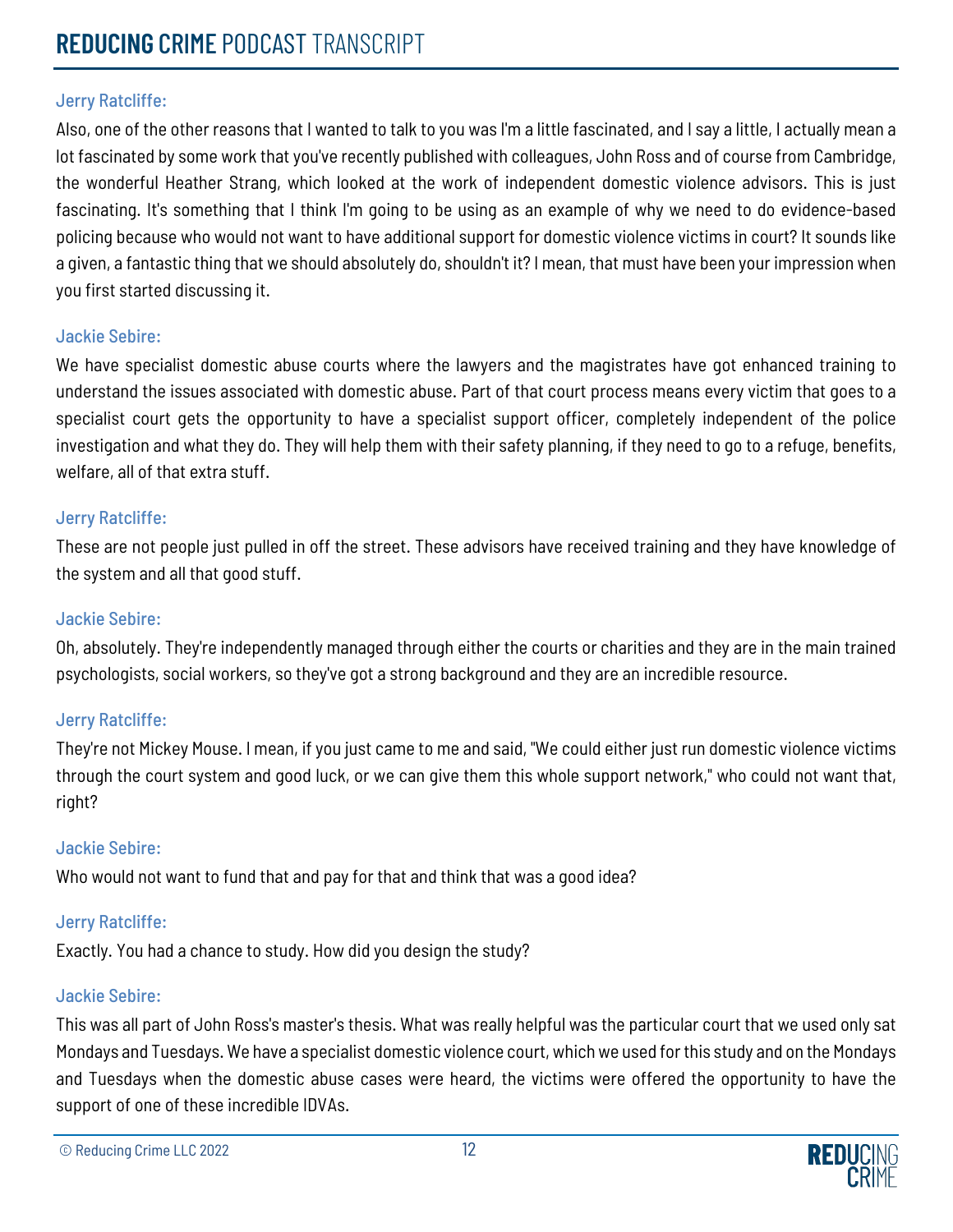IDVA being your shorthand for...

#### Jackie Sebire:

Independent domestic abuse advisor.

Jerry Ratcliffe: Independent domestic violence advisor.

#### Jackie Sebire:

Violence advisor. Sorry, we're told to call it domestic abuse now. The names haven't caught up yet. The IDVAs would be there on Mondays and Tuesdays, but sometimes there were cases that had to be scheduled for court purposes on a Wednesday, Thursday or Friday, and the IDVAs weren't available to provide support on those days. We had a natural control, and so we were able to look at was there a difference in outcomes whether the IDVA was able to support the victim or not?

#### Jerry Ratcliffe:

Going into it, if I remember reading correctly, there was fundamentally no difference in the cases. It just depend on whether they turned up on a Monday or Tuesday or the rest of the week, so the domestic violence cases were fundamentally the same.

#### Jackie Sebire:

Absolutely. We were super careful because we were concerned that this potentially could be an issue with the research. We looked at age, demography, type of offense, all of those sort of things and they were completely consistent across the two groups.

#### Jerry Ratcliffe:

What did you find?

#### Jackie Sebire:

Well, it was just extraordinary. Like I said, I just remember Heather and I going, "Are you sure you got this right? Should we just run that again?" I know John had run them about a million times first before he spoke to us. The key things were the opportunity to have an IDVA, you were less likely to get a conviction at trial. You were more likely to be a repeat victim and if you were a repeat victim, it was more likely that you were going to suffer more serious crime, so completely counterintuitive to what you would've expected.

#### Jerry Ratcliffe:

I mean, those are pretty brutal results. Being a domestic violence victim is horrific enough to begin with, but to then be provided what seems to be the sort of thing that people should expect and want some assistance is actually more detrimental to the eventual case and your outcomes. I mean, that's a brutal finding.

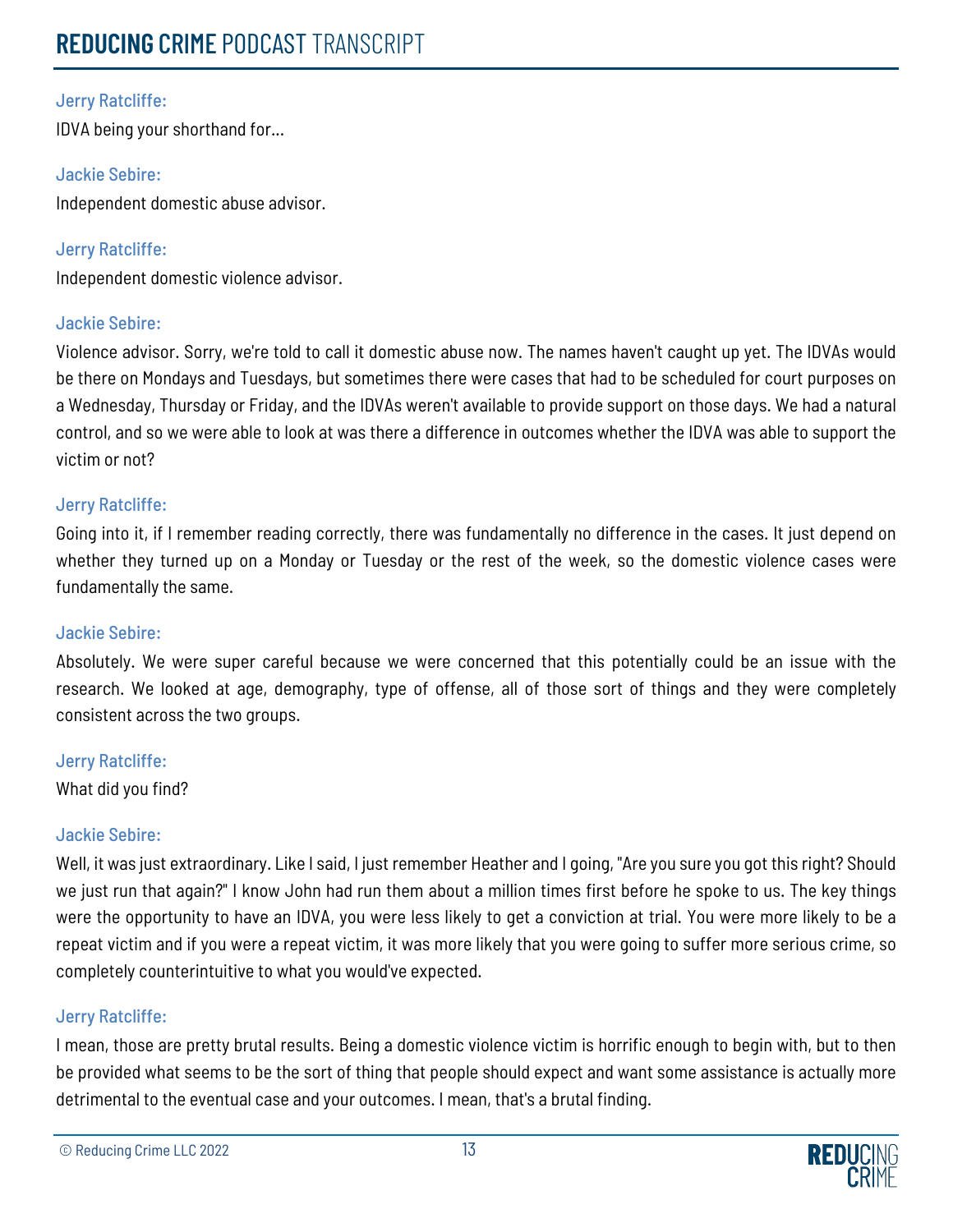What this research has really done is shone a light and we really need to understand the evidence base behind IDVAs. We really need to understand what's happening here because this has shone a light on is this happening as it should do? Clearly, it doesn't seem to be.

#### Jerry Ratcliffe:

Do you have any hypothesis as to why you've got those kind of findings?

#### Jackie Sebire:

Well, there is the hypothesis that actually having that support of an IDVA meant that should a victim be a repeat victim, they were more comfortable in coming forward. Whereas, actually potentially it might be if they hadn't had the opportunity to have an IDVA, well, I'm not going to bother again. I'm not going to bother to report. Court was a waste of time. There is that potential that actually, it's more positive because actually they feel more confident in coming forward, but again, like all good research as always, you need to do more research to understand what you found.

#### Jerry Ratcliffe:

But the outcomes didn't support that though.

#### Jackie Sebire:

The outcomes didn't support that, but what we didn't have is interviews with the victims to see, well, how did they feel about it? That's the next stage. We've presented the research to a number of charities, the domestic violence commissioner, the Home Office, the Met. Hopefully, now, that will be a springboard for some more research to take place.

## Jerry Ratcliffe:

What was the reaction?

#### Jackie Sebire:

Within a couple of moments of me doing the hey, look on Twitter. I've published this article, which we all do because we can't help ourselves. Literally within a couple of hours, I've had a "Jackie, can we have a discussion about this?"

#### Jerry Ratcliffe:

Oh, no. The old dreaded we need to have a talk.

#### Jackie Sebire:

Yeah, and the direct messages, "we really need to have a talk", which was absolutely fine because the most important thing is good research does promote conversation. I'm really happy to do that, so it was quite a bit quicker than I had imagined on social media. Again, like I said, all research needs to be discussed and hopefully this will open the door to provide some really important future research and funding opportunities for the IDVA service.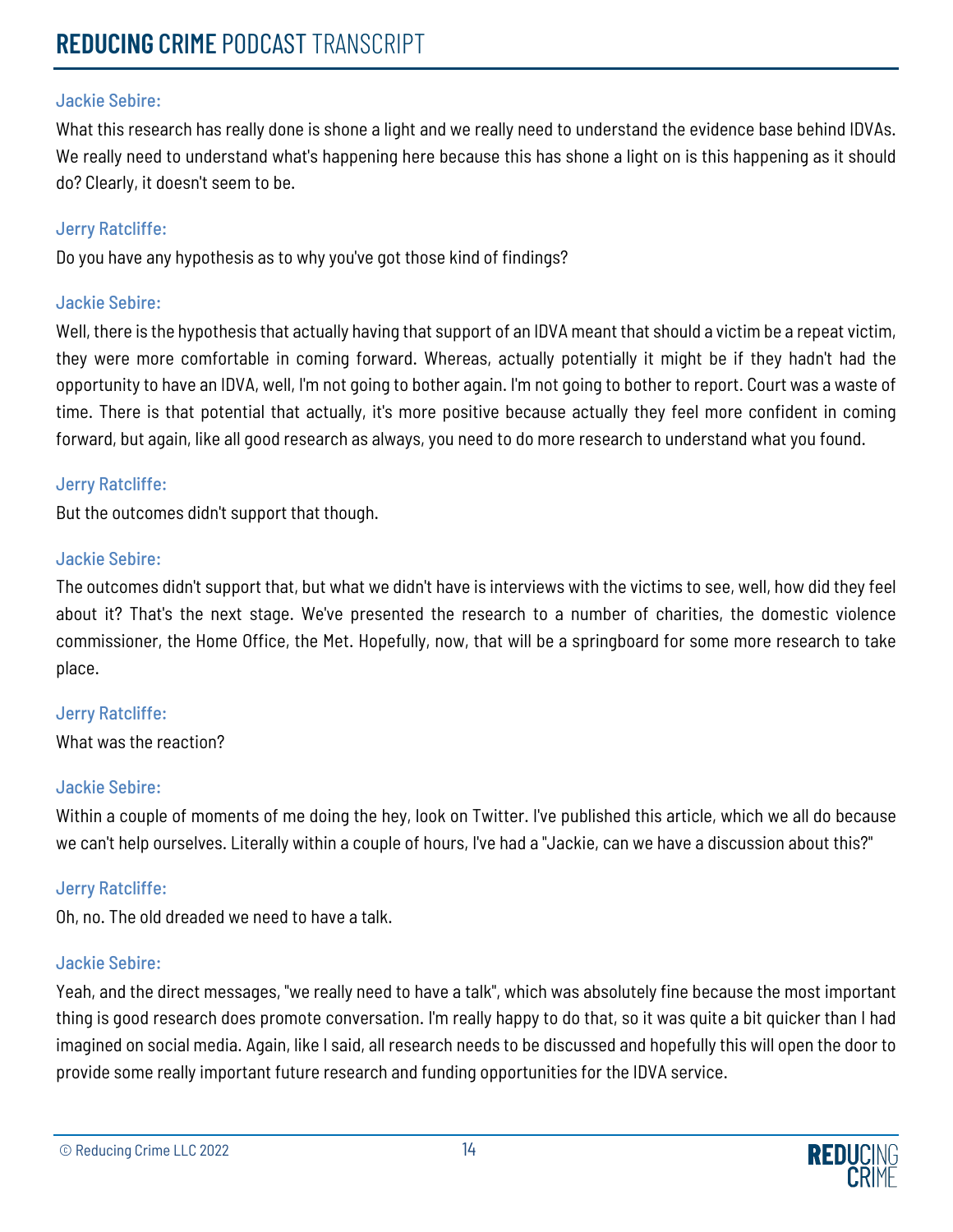It reminds me of the work done by my former colleague, Joan McCord, in the Cambridge Summerville Youth Study, finding that a five year program to provide adolescent boys who are at risk with mentorship and social work support and help with schoolwork and recreational activities actually produced negative outcomes. Their criminal activity was worse. Worse employment if I recall correctly. They certainly had less satisfaction with jobs, et cetera. They just had a lot of negative life outcomes and the results were so counter to the prevailing thinking that she would get hate mail and she would get threatened and have people shouting at her at conferences, which is what we used to do before we could shout at people on Twitter.

#### Jackie Sebire:

I think, Jerry, this almost brings our two elements of conversation together because just as you were talking, I was thinking this is where leadership comes in because if you are in a position to get this research and make a change to say, well, actually we are going to look IDVAs now. We are going to change how we hotspot police. We are going to deal with risk assessment for domestic abuse completely differently because of this research. If you are in a leadership role and can make that happen, and I fortunately have been on occasions, that's what makes a difference and that's why pracademics are so important.

#### Jerry Ratcliffe:

In case I have new listeners, explain what a pracademic is.

#### Jackie Sebire:

I'm sorry. I assumed our little cabal are all aware of this. Pracademics are that mixture between that operational policing, really understanding the tactics and the policing world with research. You get your degree and you know, what a T test is.

#### Jerry Ratcliffe:

Which of course in British policing is the probationer is the first person who has to go make the T, right?

#### Jackie Sebire:

Nicely done.

#### Jerry Ratcliffe:

There we go. You heard it here first. If you now know what a pracademic is, congratulations, you have joined Jackie Sebire's cabal. Welcome to the club. All right. Good stuff. I mean, I think the whole challenge with this is just trying to get more and more information about what works, what doesn't, and to start to explore this kind of stuff. hat I love about this is I'm always fascinated with research that upsets people's expectations. I think it's great when you're producing research that says, hey, guess what? You all assumed this would work. No, it doesn't seem to. Now let's start playing. It's great fun.

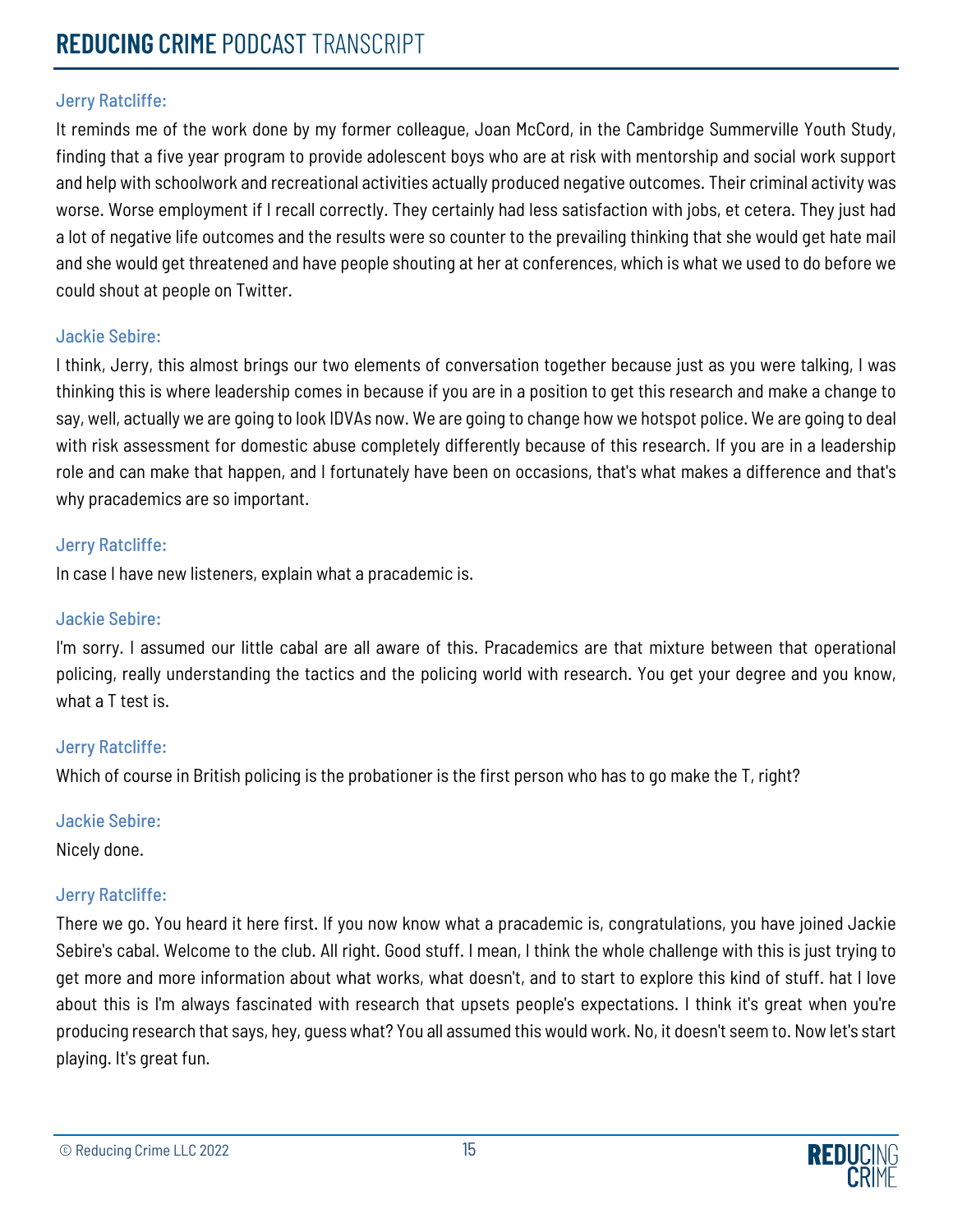# **REDUCING** CRIME PODCAST TRANSCRIPT

#### Jackie Sebire:

That's my favorite type of research. That's what my PhD did. Generally that makes me happy because you know you've got a battle on your hands there and that's always a good thing.

#### Jerry Ratcliffe:

Exactly. It's fascinating. Here's all the things that you just assumed without knowing would work and hey, guess what? They don't. That's absolutely brilliant. Now in terms of domestic violence, you've got a book coming out soon with Katie Barrow Grint, who's also been a former guest on the podcast.

#### Jackie Sebire:

This is the power of Twitter. Katie and I are really dedicated to training and evidence-based policing, as you know, because I do know she was on before me though, Jerry, just noted.

#### Jerry Ratcliffe:

In her defense, she paid me more than you did.

Jackie Sebire:

Well, I thought you were cheap, Jerry, but-

#### Jerry Ratcliffe:

Oh, I am.

## Jackie Sebire:

Katie's just a joy to work with and, again, a huge, huge potential for the future for leadership for policing, which is just fantastic. She and I have been working together on a domestic abuse textbook to train junior offices. What is domestic abuse? How do you do it? How do you risk assess? How do you treat victims? How do you treat suspects? What was amazing, we put a call out on Twitter for some academics to join us and we found these two incredible ladies from Essex, so Ruth Weir and Jackie Turton who have been working with us and hopefully by the end of the year, our books should be out because we never had any of this. It was just go to domestic when I joined and if you're a girl, you've got to hold the babies. That was basically your training for domestic abuse when I started.

## Jerry Ratcliffe:

You're absolutely right. I remember going to so many domestics, which was a fuss if you think about it. I was a 19-yearold police officer going to domestic violence cases. You guys have been married longer than I've been alive, but let me help sort out your domestic violence case. I think this is really important. We need more research on it because domestic violence has just been this pernicious problem that society has really struggled to try and figure out even to make any kind of a dent in it. There just isn't any decent evidence on how to improve domestic violence outcomes that I've really seen move through into policy and practice. It's such a challenging problem.

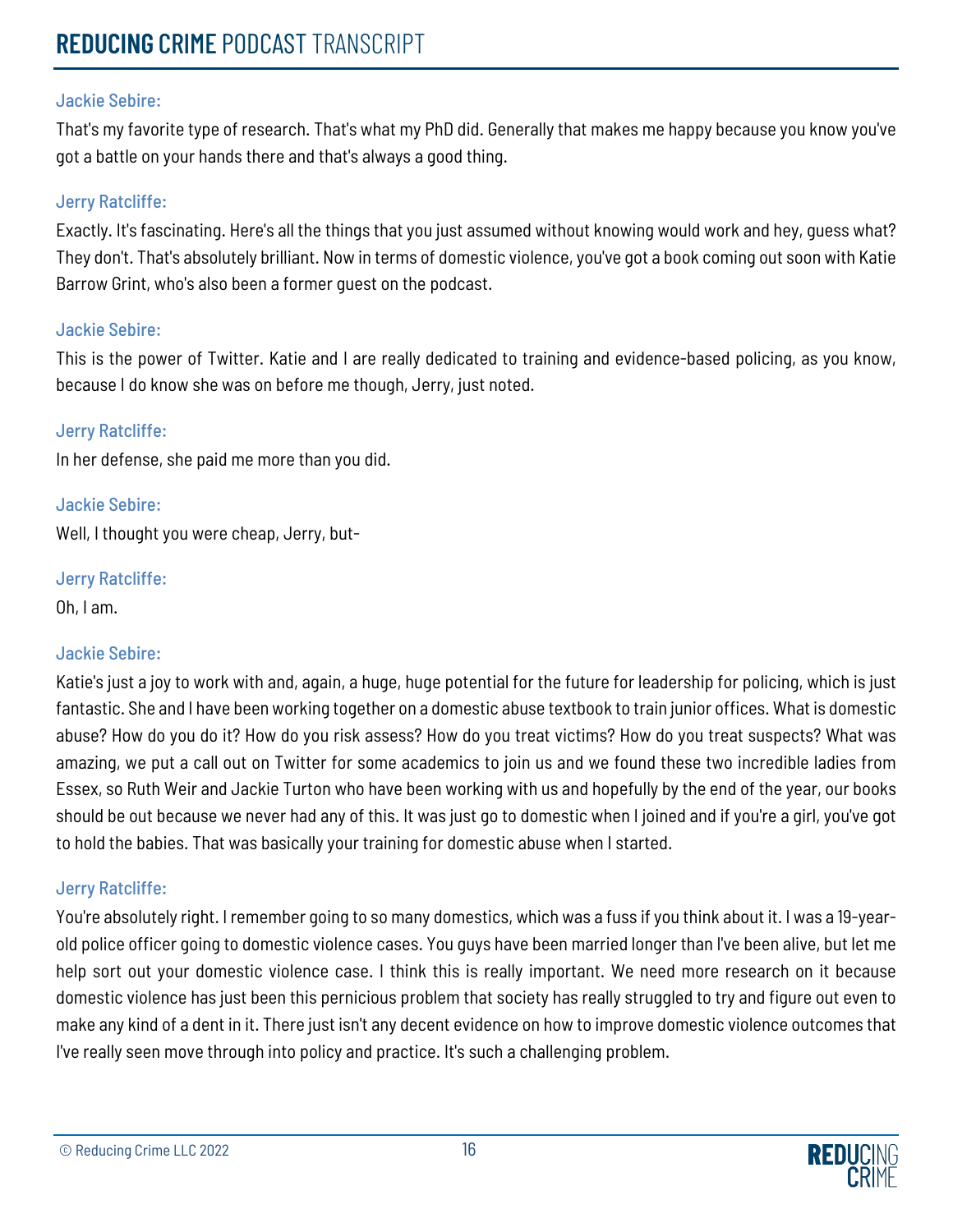My whole career, I have to say, has been around research and trying to improve how we deal with domestic abuse. Like I said, when I first started, again, I was 22. What did I know? You're there either holding the baby while the male officer sorted it out.

## Jerry Ratcliffe:

Which, if you think about it, is probably the worst way around because many of the female officers were absolutely fantastic with victims and just leave the bloke holding the baby. It's not like most of them haven't had some practice in that.

#### Jackie Sebire:

Yes. I can remember having a big row, probably mid-career, with a senior officer saying, "Why are we spending all this time investigating mobile phone theft when actually, we've got husbands killing their wives pretty much every week where we were." That didn't do a lot for my career, it has to be said, but what has been a joy is seeing how now policing really take vulnerability, domestic abuse so seriously now. It's all part of our strategies, tactics. I haven't seen any year plans that we do that don't include how we deal with domestic abuse.

## Jerry Ratcliffe:

Do you think we're making headway in it?

#### Jackie Sebire:

Yes. We are not necessarily making headway in how to stop it, but we are making headway in actually, this is something that does sit on the police radar. It is part of police business. These are serious crimes and these people need to be held to account and we need to keep these victims safe. It's not just a private matter anymore.

## Jerry Ratcliffe:

That's got to be important because the first stage to get to an evidence-based foundation for dealing with it and reducing the impact of it is getting on people's radar, so at least we start gathering high quality data that tell us how we're doing.

## Jackie Sebire:

I think the next stage for that is also making it a career choice. People want to work in public protection rather than, "oh, it's a lumber" or "I've been forced to work in public protection". It needs to have that cache about it that actually you are protecting people from some of the most serious crimes that can happen to them, and these are life changing crimes, aren't they?

## Jerry Ratcliffe:

Yeah. It's such a pernicious problem and it impacts people so deeply. I think that's the harm of it even emotionally is far deeper than people give it credit for. It's just so devastating for the victims and everybody around them.